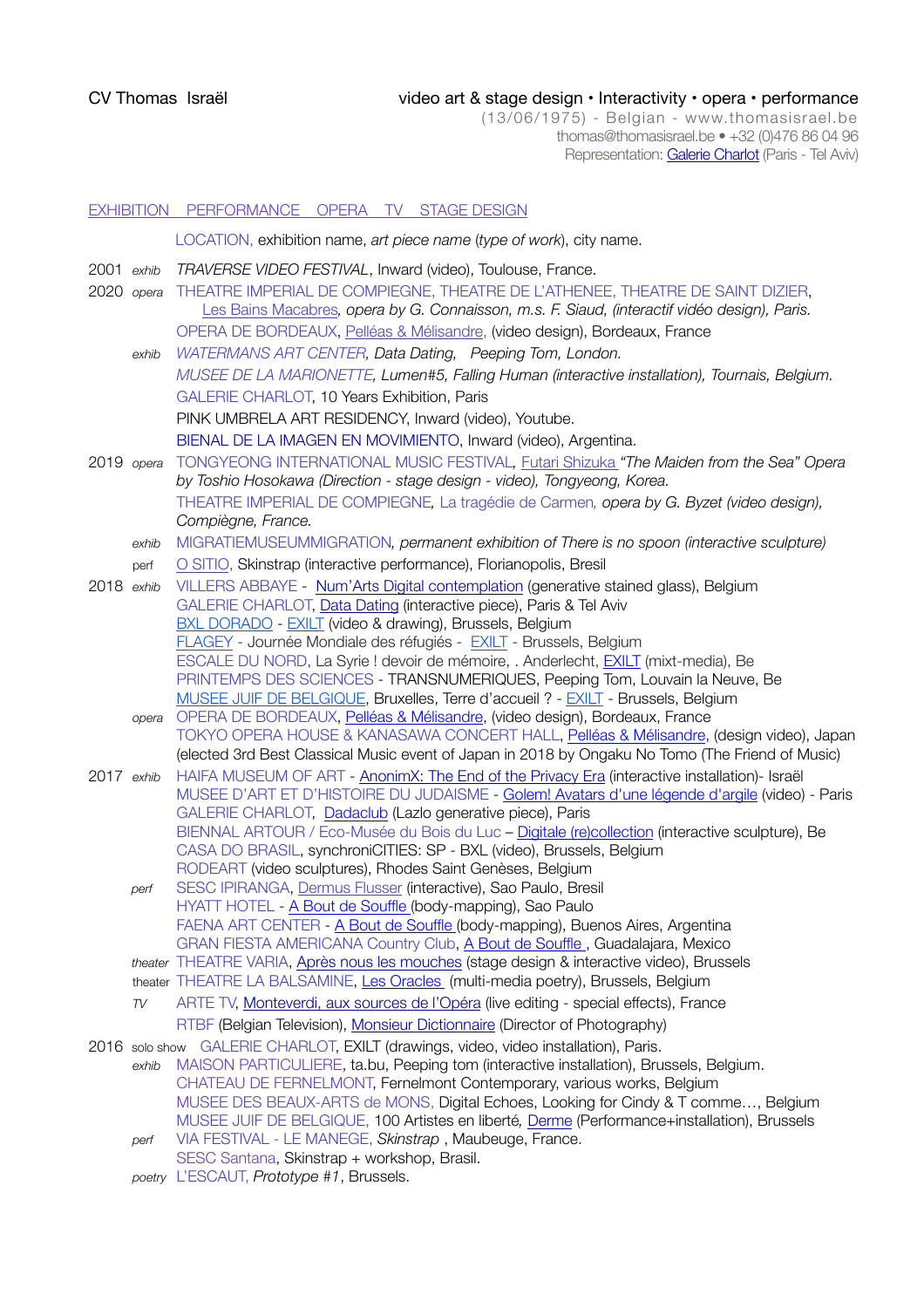| 2015 exhib     |                        | TEATRO NACIONAL, Spherical study (sculpture), San José, Costa Rica.<br>CHATEAU-MUSEE DE TOURNON-SUR-RHONE, Art Contemporain et Pré-histoire, El Mago, France.<br>FESTIVAL VIA, MONS 2015 & U-Mons, Bleu est mon rouge (video mapping), Mons.<br>WORLD TRADE CENTER, Exhib Manifesto (vidéo et sculpture vidéo), Brussels.   |
|----------------|------------------------|-----------------------------------------------------------------------------------------------------------------------------------------------------------------------------------------------------------------------------------------------------------------------------------------------------------------------------|
| perf           |                        | MUSEE NATIONAL DES BEAUX-ARTS DE QUEBEC, Printemps des poêtes, Skinstrap, Quebec                                                                                                                                                                                                                                            |
|                |                        | TEATRO AUDITORIO NACIONAL, Visiones, San José, Costa Rica                                                                                                                                                                                                                                                                   |
|                | sceno                  | MAISON DE LA CULTURE DU PLATEAU MONT-ROYAL, Spoken screen (Performance), Montréal<br>HALLES DE SCHAERBEECK, Propulse, Skinstrap (Performance), Brussels, Belgium<br>MEDUSE, Prototype #1 (multi-media show), Quebec                                                                                                         |
| 2014 exhib     |                        | GRAND PALAIS, ArtParis with Galerie Charlot, Lisière (video installation), Paris                                                                                                                                                                                                                                            |
|                |                        | VIA FESTIVAL, Bleu est mon rouge (video mapping), Mons Belgium<br>GALERIE HUBERT WINTER, Insomnie, Autriche                                                                                                                                                                                                                 |
|                |                        | FERNELMONT CASTEL, Fernelmont Contemporary, négatoscopes video, Belgium<br>PALAIS DES EVEQUE de Saint-Lizier (France), Esprits Voyageurs (avec Charley Case), France<br>CITYSONIC FESTIVAL, Méta-crane (immersive instalation), Mons<br>BALSAMINE THEATRE, Skinstrap & Dualskin (Performance) + There is no spoon, Brussels |
| perf           |                        | SAO PAOLO UNIVERSITY, Visiones (performances), Brasil                                                                                                                                                                                                                                                                       |
|                |                        | VIDEOFORMES FESTIVAL, Skinstrap (performance), Clermont-Ferrand, France                                                                                                                                                                                                                                                     |
|                |                        | SESC Ipiranga & Campinas, Skinstrap (performance), Brasil                                                                                                                                                                                                                                                                   |
|                |                        | MEDUSE, Oracles (multi-media poetry), Québec                                                                                                                                                                                                                                                                                |
| 2013 solo show |                        | MERHART Gallery, TOMA (interactive work), Istanbul.<br>LA LETTRE VOLEE, MEMENTO BODY book release & Solo Show (bronze, video & print), Bxl.                                                                                                                                                                                 |
| perf           |                        | SUMMERHALL, Skinstrap, Edinburgh.                                                                                                                                                                                                                                                                                           |
| exhib          |                        | SCOPE BASEL, Lisière, Insomnie, Galerie Charlot, Suisse<br>ARTKARLSRUHE, Lisière, Insomnie, Galerie Charlot, Germany                                                                                                                                                                                                        |
| 2012 solo show |                        | GALERIE CHARLOT, « À la lisière du bois » (video objects), Paris.                                                                                                                                                                                                                                                           |
|                |                        | FOTOFEVER, Peeping Tom, Négatoscopes video, Tour & Taxis, Brussels, Belgium                                                                                                                                                                                                                                                 |
| sceno          |                        | CHARLEROIS-DANSE - Drip-Hop (scenographie - interactive vidéo), Charlerois, Belgium                                                                                                                                                                                                                                         |
| perf           |                        | BALSAMINE THEATRE, Skinstrap (performance), Théâtre de la Balsamine, Brussels                                                                                                                                                                                                                                               |
|                |                        | CINEMA GALLERIES - Transnumériques - My Live as a Robot (live video), Brussels                                                                                                                                                                                                                                              |
| 2011 exhib     |                        | MUSEE DES ABATTOIRS - Dreamtime III- Toulouse & Grotte du Mas d'Azil                                                                                                                                                                                                                                                        |
|                |                        | FOTOFEVER - Peeping tom Mapping & Bloody Ideas, Pavillon Pierre Cardin, Paris                                                                                                                                                                                                                                               |
|                |                        | C.A.R. - contemporary art Rurh - Media art fair - Negatoscope serie, Essen, Germany                                                                                                                                                                                                                                         |
|                |                        | LE TRIANGLE BLEU, FORREST, Lisière, Stavelot                                                                                                                                                                                                                                                                                |
|                |                        | BANGKOK ART & CULTURE CENTER, Dialogue, Breath me out (3 screen video), Bangkok                                                                                                                                                                                                                                             |
|                |                        | LE MODULE, Imaginarium, Flux, T Comme & There is no spoon, St Laurent du Var, Nice, France                                                                                                                                                                                                                                  |
|                |                        | CENTRE CULTUREL DU BRABANT WALON, Art à Gemappe, Le Sablier & There is no spoon. Be                                                                                                                                                                                                                                         |
| 2010 solo show |                        | L'ORANGERIE - CENTER FOR CONTEMPORARY ART, PICK MY BRAIN (Méta-crâne & video                                                                                                                                                                                                                                                |
|                |                        | retrospective), Bastogne.                                                                                                                                                                                                                                                                                                   |
|                | solo show<br>solo show | GALLERIE CHARLOT, opening, x-ray video illuminators, Paris.<br>JOURNEE EUROPEENE DU PATRIMOINE, LE VENTRE DU MONSTRE (multi-media journey),                                                                                                                                                                                 |
| exhib          |                        | Stone quarry of Saint Maximin, France.<br>EUROPE MUSEUM, America, its also our history!, Peeping tom the V, T&T - Brussels                                                                                                                                                                                                  |
|                |                        | CATHÉDRALE DE CARTHAGE, E-Fest, Peeping tom (interactive installation), Tunis                                                                                                                                                                                                                                               |
|                |                        | CITÉ DE LA CONNAISSANCE, La Civilisation Numérique, Flux (interactive installation), Liège                                                                                                                                                                                                                                  |
|                |                        | BRUSSEL'S STOCK EXCHANGE, Opening of the Belgian EU Presidency, There is no spoon                                                                                                                                                                                                                                           |
|                |                        | BRUGGE CITY HALL, That's All Folks!, Bloody Ideas & Dragon's Kiss (video objects)                                                                                                                                                                                                                                           |
|                |                        | VIDEOGRAPHIE21, Name no one man & T comme(video), Liege                                                                                                                                                                                                                                                                     |
|                |                        | THÉÂTRE DE NAMUR, Les D-Kalés, Peeping tom (interactive Installation), Namur                                                                                                                                                                                                                                                |
|                |                        | CIRQUE ROYAL, music video & live concert video for the singer Karin Clercq, Brussels                                                                                                                                                                                                                                        |
|                |                        | FERNELMONT CASTEL, Fnlmt. Contemporary, Naissance de Psyché & Bloody Ideas, Belgium                                                                                                                                                                                                                                         |
|                |                        | BUREAU INTERNATIONAL JEUNESSE, FLUX (Permanent interactive installation on site), Brussels                                                                                                                                                                                                                                  |
|                |                        | HOLLIDAY INN BRUSSELS AIRPORT, Wogatom Bubble (interactive sculpture on site), Brussels                                                                                                                                                                                                                                     |
|                |                        |                                                                                                                                                                                                                                                                                                                             |

2009 solo show LA VENERIE, *Corps 2D* (video retrospective), Brussels.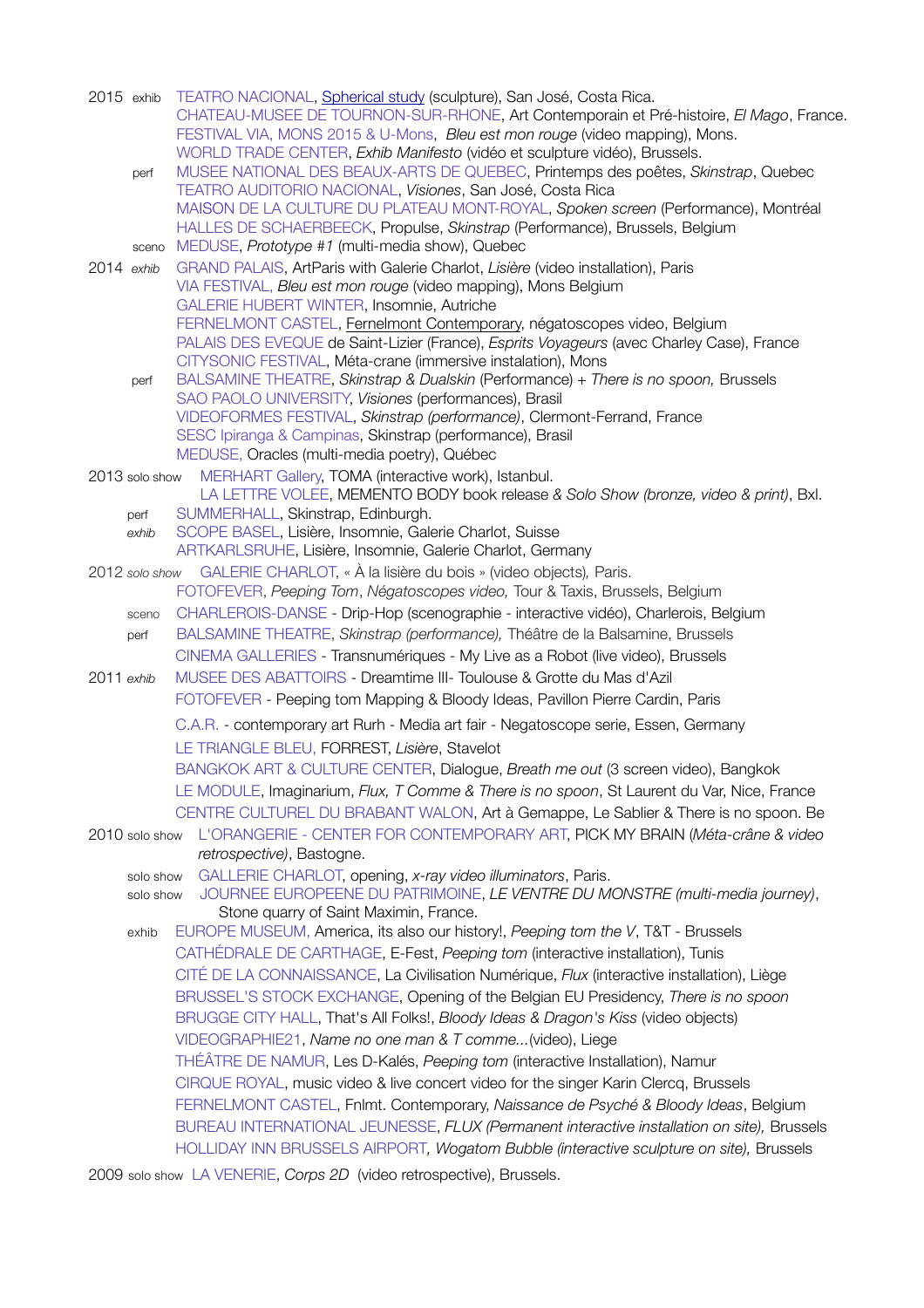|              | exhib | LES ABATTOIRS, MODERN & CONTEMPORARY ART MUSEUM & THE CAVE OF MAS D'AZIL,<br>DreamTime, (video installation on site, with Charley Case), Toulouse                                    |
|--------------|-------|--------------------------------------------------------------------------------------------------------------------------------------------------------------------------------------|
|              |       | EUROPALIA CHINA, Center Albert MArinus - Chinoiseries, Peeping Boxes (video objects), Brussels                                                                                       |
|              |       | BRASS, Méta-crâne (interactive vidéo sculpture) first step with Numediart (University research                                                                                       |
|              |       | program) & the French Community of Belgium                                                                                                                                           |
|              |       | FESTIVAL SECONDE NATURE, Le Bestaire Numérique (installation multi-écran), Aix-en-Provence                                                                                           |
|              |       | AVIFF CANNES FESTIVAL, The Residents inner dive (video in compettion)                                                                                                                |
|              |       | LA VENERIE, Corps 2D (video retrospective), Brussels                                                                                                                                 |
|              |       | AEROPLASTICS CONTEMPORARY, A Ma d'azil (projections & video with Charley Case), Brussels                                                                                             |
| 2008         | exhib | <b>TRANSNUMERIQUES FESTIVAL:</b><br>PALAIS DES BEAUX ARTS DE LILLE, AV Brussels/Montréal (live video), France                                                                        |
|              |       | LA BELLONE, Atomes (interactive video performance with poets) with Rhizome                                                                                                           |
|              | perf  | CENTRE WALLONIE-BRUXELLES, Percept (interactive video performance)                                                                                                                   |
|              |       | during White Night, Paris                                                                                                                                                            |
|              |       | RHIZOME, Atomes (interactive video performance with poets), Quebec                                                                                                                   |
|              | exhib | ROSAS, The Palindrome serie (video), Brussels                                                                                                                                        |
|              |       | LA BALSAMINE, Looking For Cindy (video), Brussels                                                                                                                                    |
|              |       | BIENNALE EUROPEENNE D'ART CONTEMPORAIN, T comme (video), Nîmes                                                                                                                       |
|              |       | ART DES CORPS FESTIVAL, ELLEs (video installation) - Lagorce, France                                                                                                                 |
|              |       | ARTBrussels, Breath me out (interactive video sculptures), with Jozsa Gallery, Brussels                                                                                              |
|              |       | L'ORANGERIE CENTER FOR CONTEMPORARY ART, Corps Sensibles (video), Bastogne                                                                                                           |
|              |       | 2007 solo show PAZYCOMEDIA GALLERY,  THY ROPE OF SANDS (interactive video sculptures), Valence.                                                                                      |
|              |       | JOZSA GALLERY, THERE IS NO SPOON (video sculptures), Brussels.                                                                                                                       |
|              | exhib | ISLAND 6 ART CENTER, The Emotion recycling factory (video sculptures), Shanghai - Chine<br>CND (Centre National de la Danse), Looking for Cindy (video), Paris, Bruxelles & Montreal |
|              |       | MOSTRA MINIMA, there is no spoon, Gandia                                                                                                                                             |
|              |       | IMAL, new space inaugural exhibition (There iss no spoon & Le Sablier), Brussels                                                                                                     |
| 2006 exhib   |       | MoMA, The Residents Inner Dive (video) - The Residents Re-Viewed, New-York<br>(winner of the MoMA Online Community Art Project - The Residents Re-Viewed)                            |
|              | perf  | TRANSNUMERIQUES FESTIVAL, Rivière Noire (performance video interactive), ELLEs &                                                                                                     |
|              | exhib | Peeping Tom - The Room, Paris, Valenciennes, Brussels & Mons.<br>"+ SI AFFINITE" FESTIVAL, Caresse-Moi! & Stomac Cave (interactive video installations), Fiac, France                |
|              |       | VIDEOFORMES, The TröM Bed (interactive video installation), Clermont-Ferrand, France                                                                                                 |
|              | perf  | SHARE, Inner Dive (live video), Montréal                                                                                                                                             |
|              |       | SAT (Society for Art & Technology), Peach Sweat (Live video), Montréal                                                                                                               |
|              |       | 2005 solos show THEATRE MERCELIS, HORIZON TRöM (7 installations & 5 performances), Brussels.                                                                                         |
|              | exhib | TALENT 2005, TröM Bed, Is. TröM & Corps en Terre, Brussels                                                                                                                           |
|              |       | <b>PUBLICATIONS</b>                                                                                                                                                                  |
| 2016         |       | LA LETTRE VOLEE, Relire le monde / relier les gens (50 numbered copies), Brussels                                                                                                    |
| 2016         |       | L'ORANGERIE, 20 Years Anniversary Portfolio, Bastogne                                                                                                                                |
| 2016         |       | GALERIE CHARLOT, 5 Years Anniversary Portfolio, Paris                                                                                                                                |
| 2015         |       | LA PENSEE ET LES HOMMES, Voyage subjectif dans la perception de la couleur en Occident, in<br>Franc-Parlers no99, Brussels                                                           |
| 2013         |       | LA LETTRE VOLEE, Memento Body (Monograph) - Brussels                                                                                                                                 |
| 2013         |       | MUSEE DES ABATTOIRS DE TOULOUSE, DREAMTIME Art contemporain et transhistoire                                                                                                         |
| 2010<br>2008 |       | MUSEE DE L'EUROPE, America, Its also our history, Brussels<br>Pylône Magazine - Paysages Peaux - Portfolio                                                                           |
| 2006         |       | Videoformes Catalogue 2006 - TröM - context & iconography                                                                                                                            |
|              |       | FIAC Catalogue 2006 - Caresse-moi! - context & iconography                                                                                                                           |
|              |       | MONKUNSTENFESTIVALDESARTS - Blog - reviews & comments on Kunstenfestivaldesarts 2006                                                                                                 |
|              |       | <b>PEDAGOGY LECTURES</b>                                                                                                                                                             |
| 2017         |       | QUEENS MUSEUM - The Image out of the screen - workshop, New-York                                                                                                                     |
|              |       |                                                                                                                                                                                      |